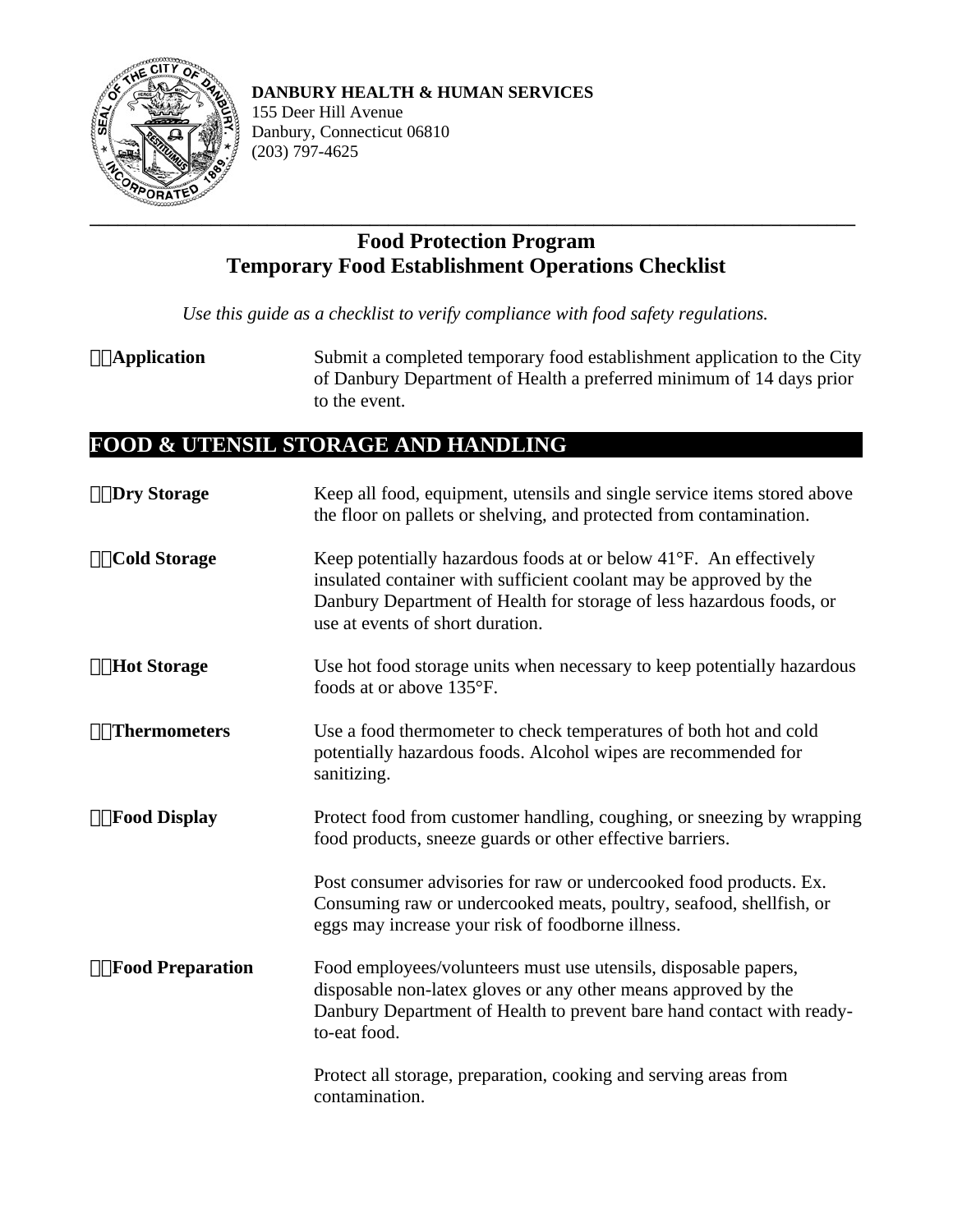Obtain food only from an approved source. Food for the event must be prepared in a commercial kitchen or on-site. No food may be prepared in a residential kitchen.

## **PERSONNEL**

| □□Person in Charge      | There must be one designated person in charge at all times responsible<br>for compliance with the regulations. Check with the Danbury<br>Department of Health for food protection management certification<br>requirements.                  |
|-------------------------|----------------------------------------------------------------------------------------------------------------------------------------------------------------------------------------------------------------------------------------------|
| $\Box$ Handwashing      | A minimum two-gallon insulated container with a spigot, catch basin,<br>soap and disposable towels shall be provided for handwashing. The<br>container shall be filled with warm water 100° to 120°F. A handwashing<br>sign must be posted.  |
| $\Box$ Ill Food Workers | The person-in-charge must tell food employees that if they are<br>experiencing vomiting and/or diarrhea, or have been diagnosed with a<br>disease transmissible through food, they cannot work with food or clean<br>equipment and utensils. |
|                         | Infected cuts and lesions on fingers or hands must be covered and<br>protected with waterproof materials.                                                                                                                                    |
| $\Box$ Event Log        | An event log of employees and/or volunteers must be kept for all days of<br>operation during the event. Contact information, event tasks, and hours<br>must be recorded.                                                                     |
| $\Box$ Hygiene          | Food service employees/volunteers must have clean outer garments and<br>effective hair restraints.                                                                                                                                           |
|                         | Tobacco usage and eating are not permitted by food<br>employees/volunteers in food preparation or service areas.                                                                                                                             |

## **CLEANING AND SANITIZING**

**Ware-Washing** A minimum of three basins, large enough for complete immersion of utensils and a means to heat water are required to wash, rinse, and sanitize food preparation equipment that will be used on a production basis.

> Additional sets of utensils and/or sets of disposable utensils are required if ware-washing sinks are not easily accessible.